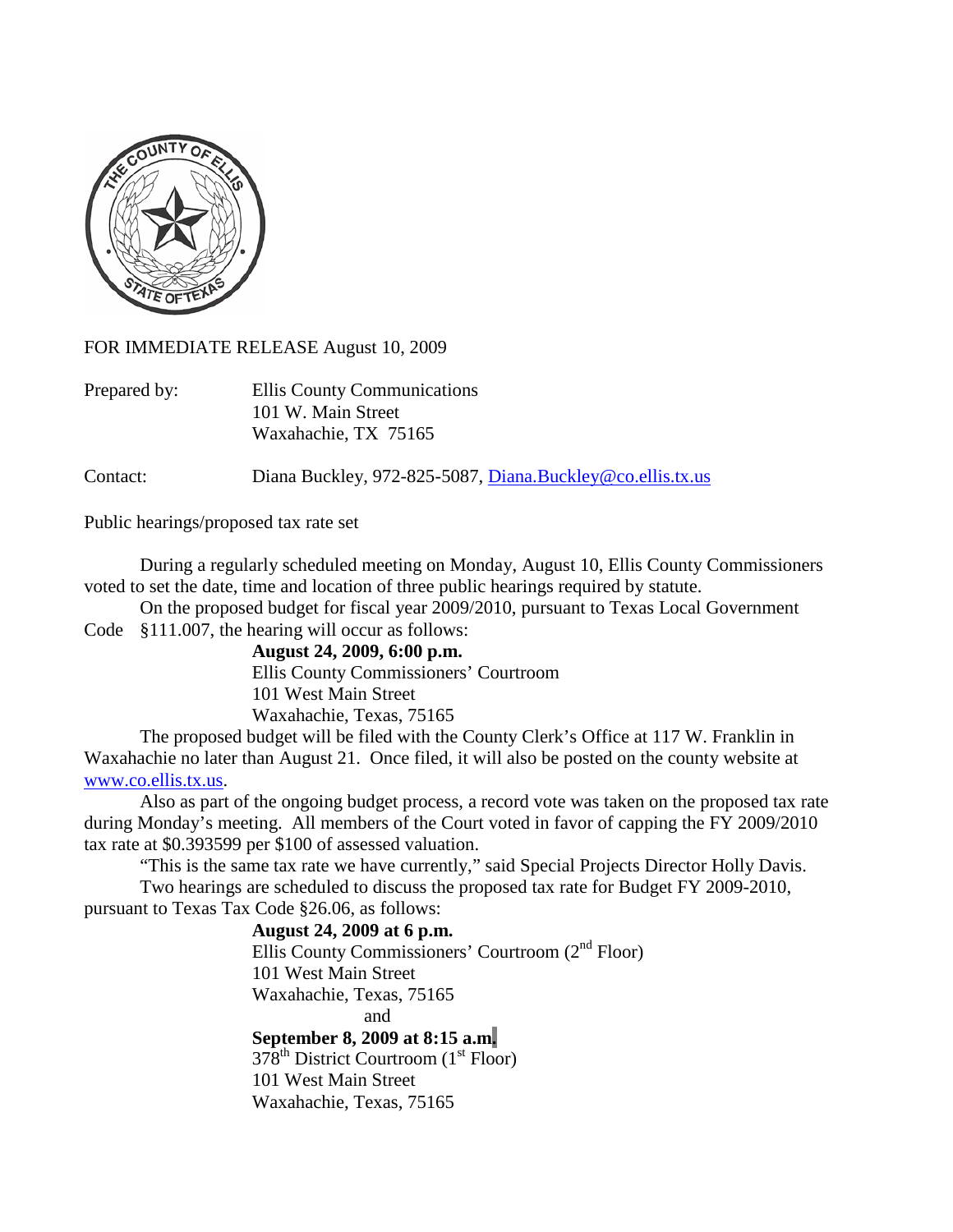According to Davis, the second hearing on the proposed tax rate must always be in a special meeting, because it must be held within three to seven days prior to the final vote establishing the tax rate, and that vote must occur during a regularly scheduled meeting of the Court.

The vote on the tax rate is expected to take place during the September 14 meeting, which will be at 10 a.m. in the second floor courtroom of the Historic Courthouse in downtown Waxahachie. At that time, the Court could vote for a lower rate, but cannot approve a higher rate.

Monday's meeting also saw the Court approving implementation of flexible spending accounts for medical expenses and child care expenses as allowed by law, utilizing an existing benefit provider, AFLAC, to administer the plan.

"This will allow our employees to set aside pre-tax dollars for their predictable medical and child care expenses," said Human Services Director Diana Buckley. "The County will reduce its FICA liability at the same time, which will offset the costs very quickly."

"I had a flex account for years and it was very beneficial," said Commissioner Bill Dodson, pct. 2. "I move to accept."

AFLAC Representative Chris Northrup said his estimates indicated the County would actually realize a savings by implementing the program, which will be rolled out to employees during the upcoming open enrollment period, which begins on August 31.

In other business, Commissioners:

- Heard a presentation from Alex Smith of Waxahachie, who serves as the Executive Director of the North Texas Behavioral Health Authority;
- Voted to allow retiree medical insurance premiums to remain unchanged for the 2009/2010 plan year;
- Adopted a resolution encouraging our legislators to take the time to consider proposed federal health care legislation very carefully, to avoid rushing into a program that will hurt the citizens of this community and this nation, and to seek, instead, to design real and lasting solutions to the problem of access to health care;
- Accepted donation of 0.2266 tenths of an acre for the bridge improvement project on Franks Road through the federal bridge replacement project;
- Accepted a grant award from the Edward Byrne Memorial Justice Assistance Grant Program, CFDA#16.804 for \$76,950;
- Approved the polling locations for the November 3, 2009 election;
- Approved the early voting schedule for the November 3, 2009 election;
- Approved the lease of one handicap voting machine (Auto Mark) to the City of Ovilla;
- Approved a reimbursement contract between Ellis County and the Texas Department of Family and Protective Services for Title IV-E Legal Services from September 1, 2009 through August 31, 2010;
- Approved salaries, expenses and allowances of elected officials for Budget FY 2009/2010, pursuant to Texas Local Government Code §152.013;
- Selected Bauhaus IG as the successful low bidder to provide and install the furniture for the Ellis County Bond Program, utilizing some existing furniture, some refurbished furniture and some new furniture, at a contract amount not to exceed \$1.2 million as allowed by the bond budget;
- Declared scrap metal in Precinct 4 as salvage and authorized disposal after no bids were received for surplus;